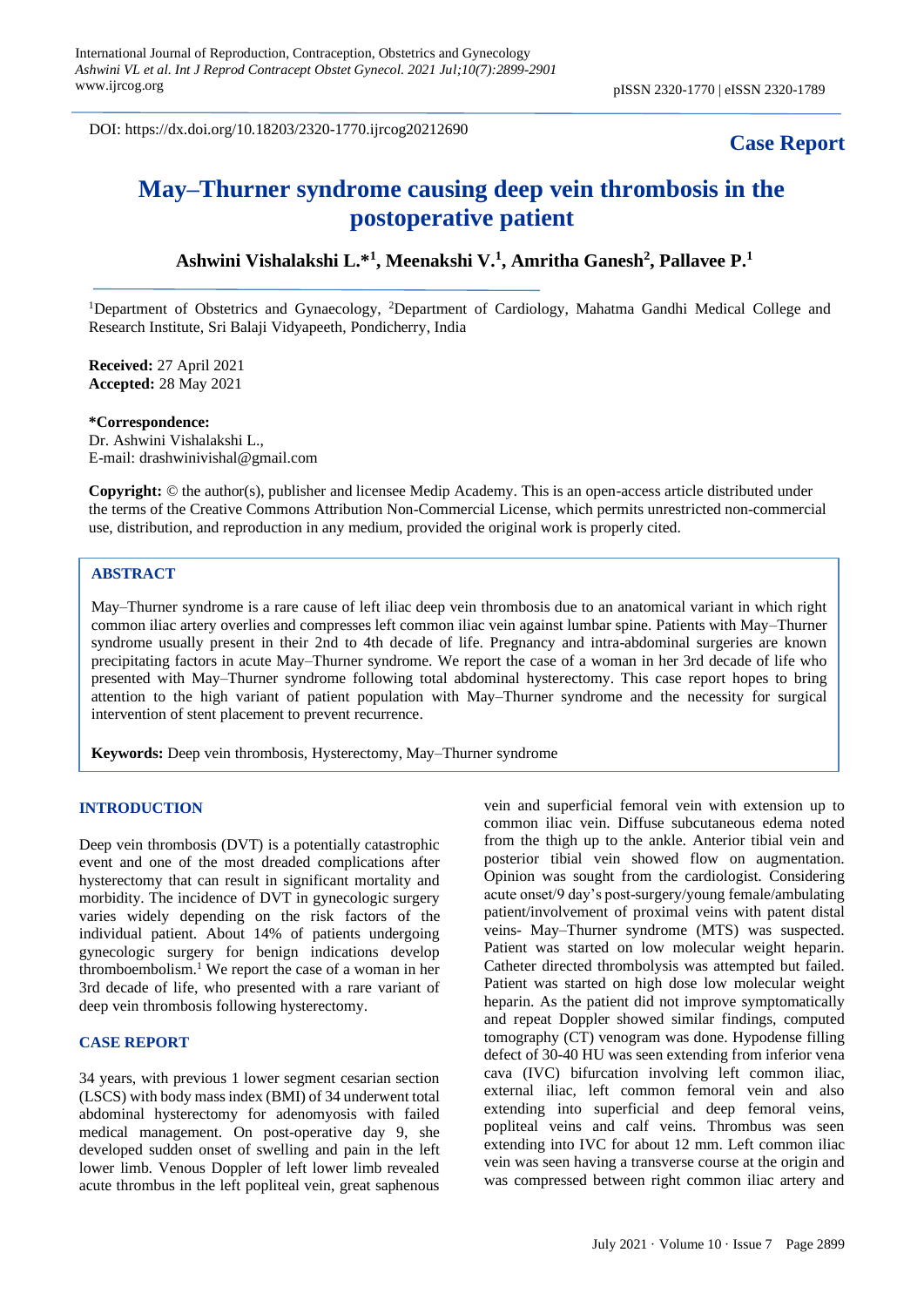lumbar vertebrae. With these findings the diagnosis of MTS was made (Figure 1 and 2).



**Figure 1: CT venogram-thrombus extending from IVC bifurcation involving left common iliac, external iliac, left femoral vein, popliteal vein and calf vein.**



**Figure 2: Red arrow- right common iliac artery, blue arrow- left common iliac vein.**

Left common iliac vein venoplasty was done and the patient was started on tablet clopidogrel and tablet rivaroxaban after the procedure. Post-operative period was uneventful and the patient recovered completely on follow up.

## **DISCUSSION**

MTS is a rare cause of left iliac deep vein thrombosis due to an anatomical variant in which, right common iliac artery overlies and compresses left common iliac vein against lumbar spine. MTS usually present in young females in their  $2<sup>nd</sup>$  to  $4<sup>th</sup>$  decades of life. Pregnancy and intra-abdominal surgeries are known precipitating factors in acute MTS. MTS was first described in 1957 by May and Thurner. According to the initial study done on 430 cadavers, this unique anatomical variant was seen in 22% of all cadavers. 2

Chronic pulsatile venous compression by the right common iliac artery is responsible for the formation of intraluminal webs or spurs at the compression site. The resultant endothelial injury and turbulence in blood flow leads to thrombus formation.

Despite the relatively high incidence of this anatomical variation, the clinical prevalence of MTS- related DVT is low, reportedly occurring in only 2% to 3% of all lower extremity DVTs.<sup>3</sup> It is thought that this low occurrence rate may be an underestimate of the actual prevalence due to missed diagnosis, the fact that there is 55.9% predominance for left sided DVT would seem to support this notion. 4

Treatment is directed towards alleviating discomfort and preventing life threatening complications. Anticoagulant therapy prevents clot extension; however the existing clot and mechanical compression persist. Catheter directed thrombolysis is the most appropriate initial therapy for acute iliac vein thrombosis. Endovascular stenting obliterates spur formation and maintains long term venous patency.

### **CONCLUSION**

MTS, a not so uncommon cause of a common condition, is an important risk factor for left leg proximal deep vein thrombosis. Of the many causes of deep vein thrombosis proposed by Virchow's triad, anatomic variants such as MTS as a cause of DVT is rarely considered. There should be a high index of suspicion of MTS in young female patients presenting with unprovoked iliofemoral DVT. This case report hopes to bring attention to MTS–a rare but potentially treatable condition which if diagnosed early can be effectively managed with thrombolysis and stent placement with good results.

#### **ACKNOWLEDGMENTS**

Authors would like to thank Department of Cardiology and Department of Radiology, MGMCRI.

*Funding: No funding sources Conflict of interest: None declared Ethical approval: Not required*

#### **REFERENCES**

- 1. Walsh JJ, Bonnar J, Wright FW. A study of pulmonary embolism and deep leg vein thrombosis after major gynecological surgery using labelled fibrinogen-phlebography and lung scanning. J Obstet Gynaecol Br Commonw. 1974;81(4):311-6.
- 2. May R, Thurner J. The cause of the predominantly sinistral occurrence of thrombosis of the pelvic veins. Angiology. 1957;8(5):419-27.
- 3. O'Sullivan GJ, Semba CP, Bittner CA, Kee ST, Razavi MK, Sze DY, et al. Endovascular management